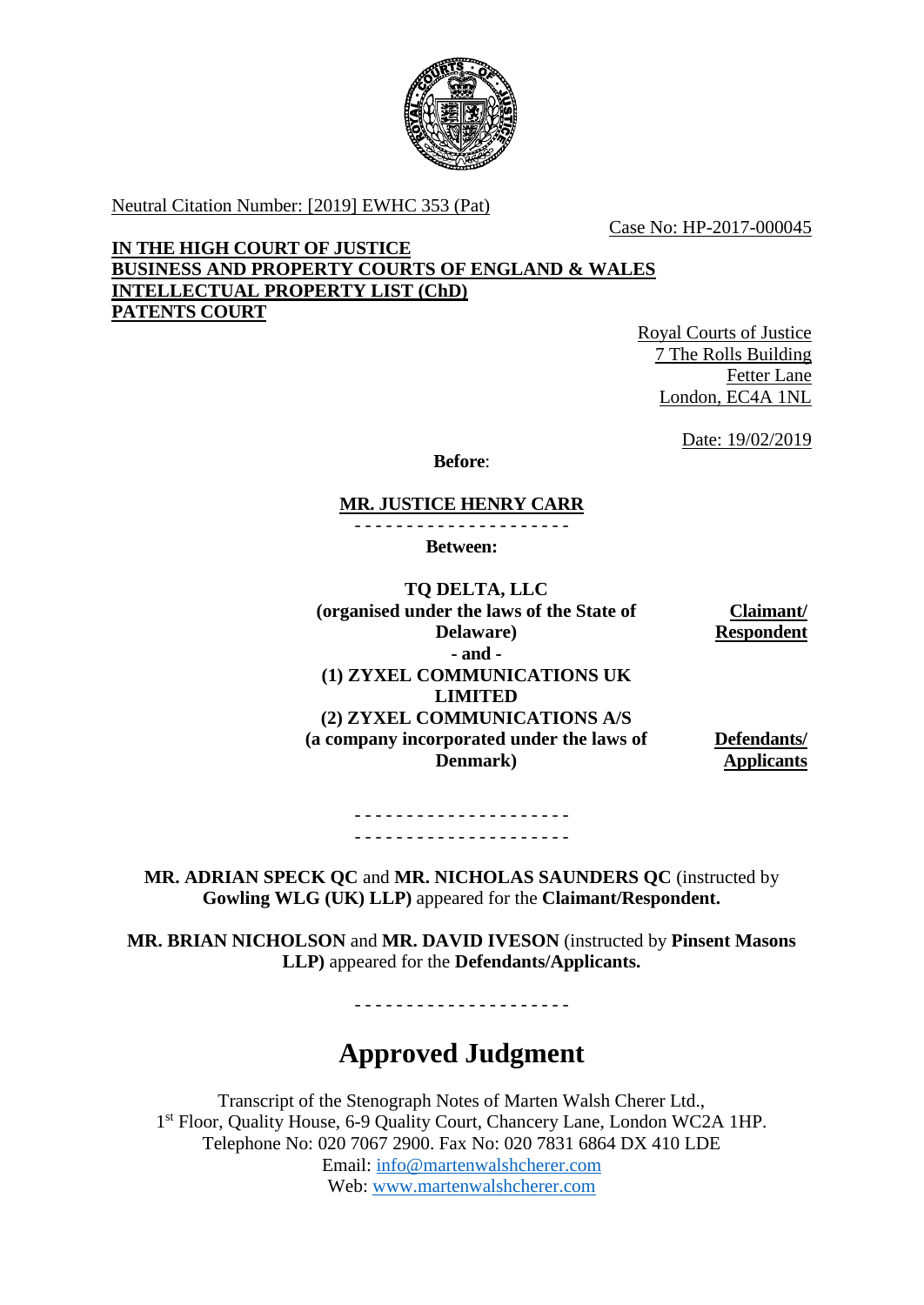# **MR. JUSTICE HENRY CARR:**

#### **Introduction**

- 1. This is a primarily a dispute about a trial date for a RAND trial in a case where I have recently heard, but not yet given judgment, on a technical trial concerning two patents in the patent portfolio owned by the claimant ("TQ Delta"). Trial dates are normally fixed by listing. However, it has become increasingly common for trial dates for FRAND/RAND trials in telecoms patent litigation to be bitterly contested by the parties, at considerable cost.
- 2. There has been a very significant amount of evidence served on this application. I have read a total of four witness statements from the parties' solicitors which collectively amount to about 60 pages, accompanied by long exhibits. This hearing has occupied the best part of a day. At the conclusion of the hearing I gave a detailed judgment. I hope that this will avoid a repeat of this type of application in the future.
- 3. The Patents Court is very fortunate that experienced solicitors, such as those who represent the parties in the present case, generally agree procedural aspects and therefore disputes such as the present never reach the courts. Unfortunately, this is not the attitude that has been taken in the present case. There have been numerous procedural disputes in this litigation. The inter-solicitor correspondence, like the witness statements, is voluminous and heated. This is unhelpful to the courts and to the parties as it increases the time and costs of the case. If the parties continue to fail to cooperate, I shall take a much tougher view on costs than I have been asked to do so far. Both sides need to behave sensibly to progress this matter to trial.

### **History of the proceedings**

- 4. The patents in suit in the technical trial are two of TQ Delta's patents from within a substantial portfolio of patents which are digital subscriber line ("DSL") related, which it acquired from a company known as Aware Inc. in 2012. DSL technologies are those commonly used to provide fixed line broadband internet to residential and commercial premises. DSL technology is prescribed by internationally recognised technical standards which allow for interoperability between DSL products.
- 5. The Defendants ("ZyXEL") are part of the world wide ZyXEL group of companies which is responsible for manufacturing and selling various types of DSL compliant equipment. TQ Delta contends that the patents in suit are essential to the implementation of certain standards, and that they have been infringed by ZyXEL. ZyXEL denies infringement and claims that the patents are invalid.
- 6. TQ Delta complains that it has been trying to license the ZyXEL group on a RAND basis for over four years but without success. It says that it made offers for a global portfolio licence on RAND terms, which have been rejected. The Defendants say that they have made a RAND offer for a global portfolio licence which has also been rejected.
- 7. TQ Delta complains that the over-arching strategy of the ZyXEL group is to avoid progressing negotiations and to delay litigation for as long as possible, thereby avoiding any payment to TQ Delta, whilst continuing to infringe TQ Delta's patents by dealing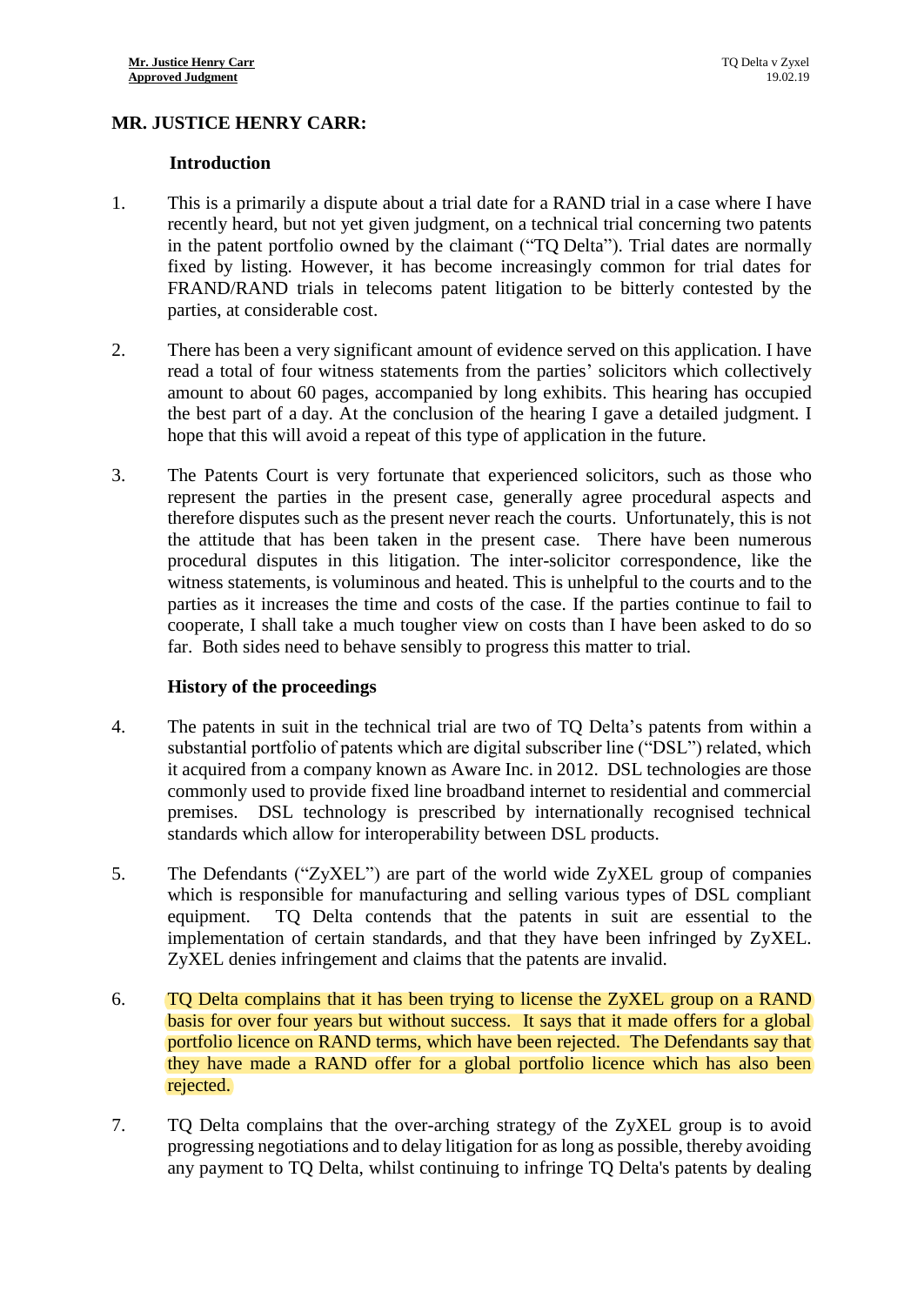in DSL-compliant equipment. It complains that, despite years of sales and years of litigation, it has not been paid any royalties while the defendants continue to make profits from infringing sales. Mr Speck QC observed that the ZyXEL group has never paid any royalties to any patent holder.

- 8. It is not the purpose of this judgment to express a view on whether the defendants are pursuing a "hold out" strategy, where a potential licensee postpones for as long as possible any payment because it wants to hang on to its money and exhaust the resources and will of the opposite party. That issue may have to be decided on another occasion.
- 9. TQ Delta first contacted ZyXEL seeking to license its patents in 2013. It then issued US proceedings, having failed to reach agreement, on 9th December 2013. The UK case was not started July 2017. ZyXEL suggested that that indicated delay. I do not agree. TQ Delta was entitled to progress its case in the US and then to choose other jurisdictions to sue if it wished.
- 10. TQ Delta hoped that a trial of the technical issues would be available within 12 months of issue, or shortly thereafter. A timetable was set at the CMC on 21 November 2017. At that time ZyXEL submitted that the RAND issues should be stayed pending the conclusion of the technical trials. The result was that the two patent actions concerning the technical trials were listed to be heard in October 2018 with a RAND trial to follow in January 2019.
- 11. On 20 November 2017, ZyXEL issued an application for an anti-suit injunction in the United States. TQ Delta has sought to draw adverse inferences from that application. I draw no such inferences. ZyXEL were entitled to issue an anti-suit injunction. The fact that it was ultimately dismissed is why the technical trial took place. In this connection, the parties' solicitors have disputed in three witness statements whether ZyXEL's US counsel submitted to the US court that the English courts were troll-friendly. That dispute is irrelevant to the issue that I have to decide. It does not matter what US counsel said at that hearing and none of that evidence should ever have been put in.
- 12. Shortly before exchange of evidence in the technical trial, ZyXEL issued an application on 1 June 2018 seeking to adjourn the technical trial to the window for the RAND trial in January 2019 and to adjourn the RAND trial from that window to an unspecified date following judgment on the technical trial. This was because of ZyXEL's concern that their chosen expert for the technical trial would not be a fit state to give evidence. Had that application succeeded it would have entailed a considerable delay to the RAND trial. However, at that hearing Mr. Purvis QC, representing ZyXEL, made an alternative proposal, which was that both trials could be heard together in January 2019 and I acceded to that proposal.
- 13. Statements of case on RAND were then exchanged on 25 July 2018. As a result of various changes to the pleadings, the deadline for expert evidence on the RAND trial was pushed back to 7 December 2018. Then on 14th December ZyXEL applied to strike-out aspects of TQ Delta's expert evidence and made a further application in respect of disclosure, seeking a schedule of privileged documents. Those applications were heard by Arnold J, whose judgment is at [2018] EWHC 3651. The result of the hearing before Arnold J was that TQ Delta was given an election as to whether the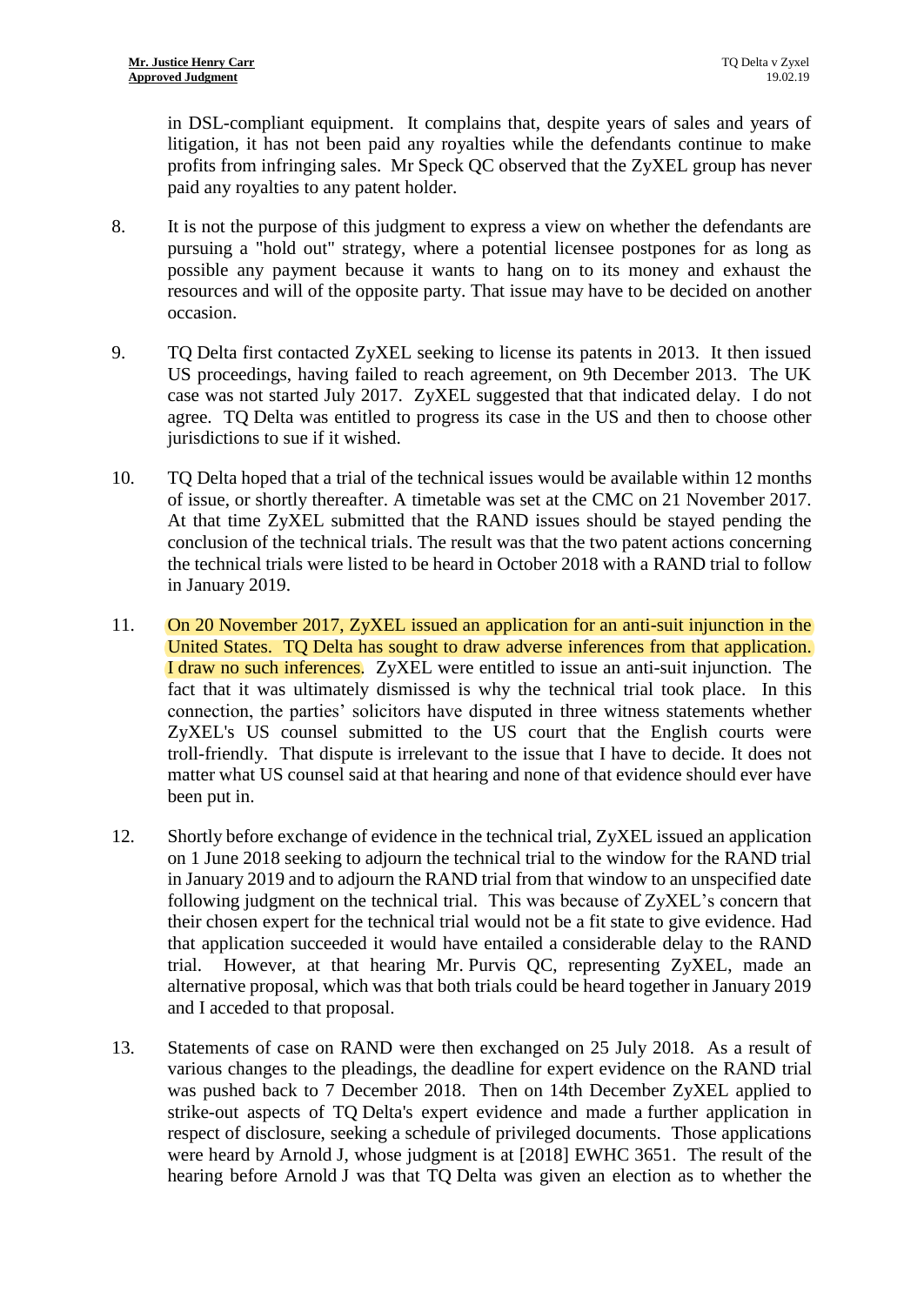RAND trial, fixed for January 2019, should be adjourned as the price of keeping certain material that it wished to rely upon in the case, but which it had not pleaded. Part of the evidence was struck out in circumstances that I shall explain.

14. TQ Delta decided to run a full RAND case relying upon various matters which it could not have done had it wished to maintain the January 2019 date for the RAND trial. Mr. Speck QC has drawn my attention to paragraph 51 of the judgment of Arnold J:

> "To assist TQ Delta in making its decision, I will indicate that what I would be minded to do would be to adjourn the RAND trial, but not the technical trial, and to do so for the minimum period necessary to allow ZyXEL properly to respond to the new material that is going to be introduced by amendment."

- 15. Mr. Speck submits, and I accept, that the indication that the RAND trial would be adjourned for the minimum period necessary, enabled TQ Delta to make an informed election. It relied upon that indication. On the other hand, Mr. Nicholson QC for ZyXEL has quite rightly pointed out that I am not bound by what Arnold J said; indeed, I am required to consider, when re-fixing the date, potential prejudice to both parties and to ensure that each party has sufficient time to prepare for the trial. I need to take into account the evidence of Ms. Bould (on behalf of ZyXEL) in her tenth witness statement as to alleged prejudice to ZyXEL if the trial is fixed before April 2020, as well as the evidence of Ms. Brodie (on behalf of TQ Delta) in her tenth witness statement as to alleged prejudice to TQ Delta if the trial is delayed beyond September 2019.
- 16. Since TQ Delta made its election there has been little cooperation in listing the RAND trial. TQ Delta drew attention to the following positions taken by ZyXEL in intersolicitor correspondence.
- 17. ZyXEL's immediate response to the election was to suggest that all directions in the RAND case should be stayed. On 4 January 2019, TQ Delta wrote to ZyXEL inviting it to provide details of which counsel and experts would be available for trial following a request via counsels' clerks that had not elicited the information. The response was that neither Mr. Purvis nor Mr. Nicholson had availability for a ten-day trial in 2019 and they would check their experts' availability for 2020. On 10 January, ZyXEL indicated in correspondence that it had "downed tools" on RAND. Further correspondence ensued, wherein ZyXEL refused to consider listing of the RAND trial.
- 18. On this application, TQ Delta has proposed various dates between April and September 2019 for the RAND trial, whereas ZyXEL assert that the RAND trial must not be heard until April 2020 at the earliest.

# **The parties' cases for the RAND trial**

19. In order to arrive at a realistic estimate for the length of the RAND trial, I shall outline each party's case. I should add that I am considering this application before having delivered judgment the technical trials and therefore there is a degree of speculation about the result. TQ Delta does not wish me to indicate what the result will be, with reasons to follow, although I offered to do so in case it would be helpful to the parties. I will assume for the purposes of this judgment that at least one of the two patents in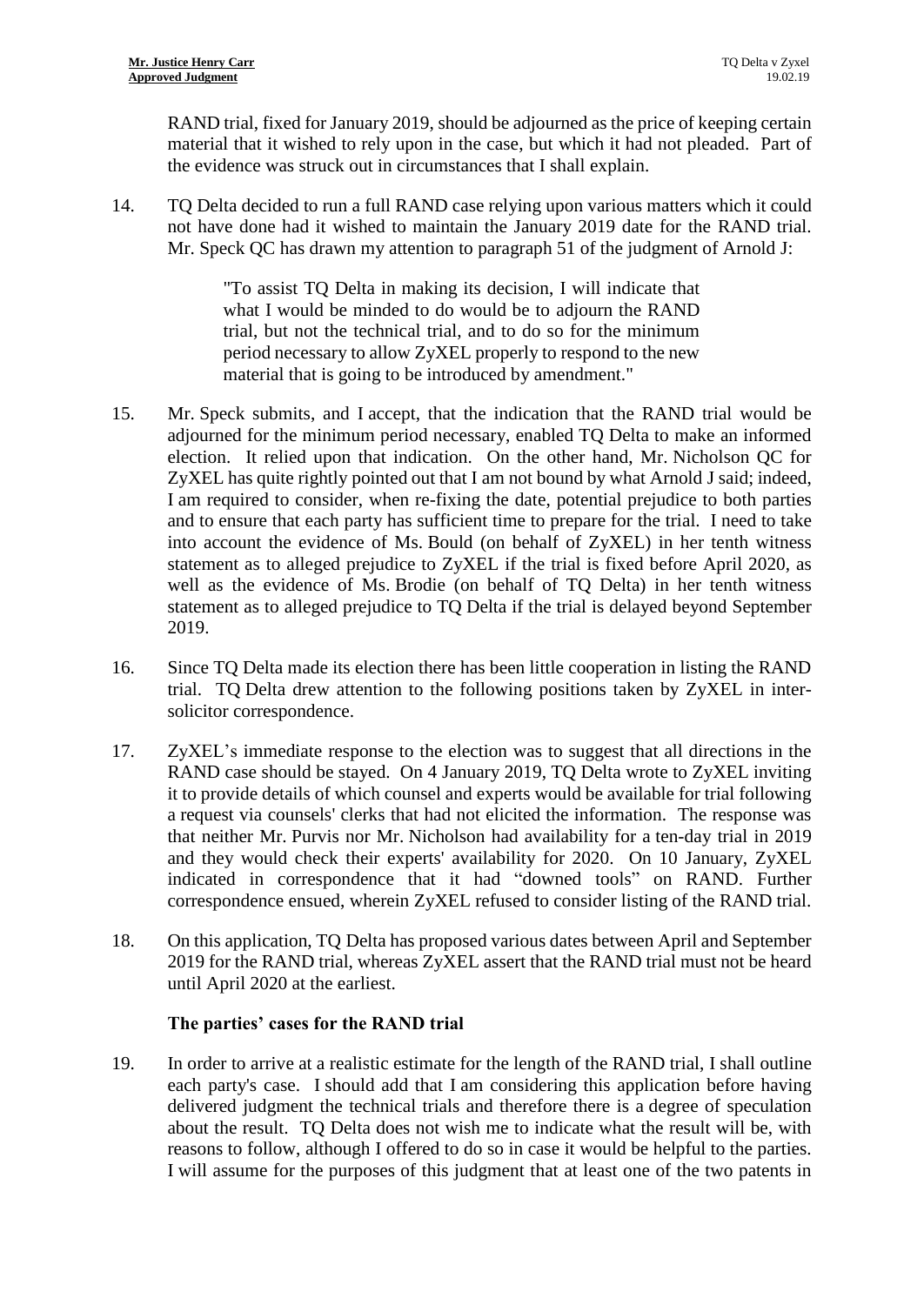suit will be found valid and infringed. Even in those circumstances, there will be an issue between the parties as to whether a RAND trial should be ordered, which will need to be resolved in a separate hearing.

- 20. TQ Delta's pleaded case on RAND is to adopt a comparable licence approach. It relies upon two licences which it alleges to be comparable: first, a licence known as the Zhone licence, which was pleaded in July 2018; and secondly, a licence which is described as "the confidential December licence", a licence which was entered into very shortly before the hearing at the pre-trial review before Arnold J. For present purposes, I am prepared to treat that licence as confidential.
- 21. ZyXEL's case is based upon what is commonly known as a "profits available" or "economic benefits" approach. It contends that the terms of the licence for one or more SEPs should reflect the economic value of the patented technology. It argues that the licence fee should be determined by assessing a share of the profits that it alleges are currently made by ZyXEL from the manufacture of the DSL equipment in issue, then apportioning a fraction of that to DSL functionality, then apportioning that fraction as representing TQ Delta's share of the overall patent pool essential to the DSL standards in issue.
- 22. So, each side's approach to the case is very different, not just in detail but in principle. On the other hand, to those familiar with litigation concern patent licences of right, or references to the Copyright Tribunal, or *Wrotham Park* damages enquiries, both of these approaches are entirely familiar; they are not that complicated, and the courts are used to dealing with them.
- 23. It is worth considering the procedure in the Copyright Tribunal and how it has been transformed over the years. The jurisdiction of the Copyright Tribunal was summarised by Arnold J in *Phonographic Performance Limited v The British Hospitality Association and others* [2010] EWHC 209. As the learned judge noted, the Copyright Tribunal was originally established by the [Copyright Act 1956](http://uk.practicallaw.thomsonreuters.com/Document/I6096E121E42311DAA7CF8F68F6EE57AB/View/FullText.html?originationContext=document&transitionType=DocumentItem&vr=3.0&rs=PLUK1.0&contextData=(sc.Search)) under the name the Performing Right Tribunal to regulate the activities of PPL and PRS. It was re-named and given an expanded jurisdiction by [Chapter VIII of Part I](http://uk.practicallaw.thomsonreuters.com/Document/I5FF6D090E42311DAA7CF8F68F6EE57AB/View/FullText.html?originationContext=document&transitionType=DocumentItem&vr=3.0&rs=PLUK1.0&contextData=(sc.Search)) of the 1988 Act. Its jurisdiction has been further increased by subsequent amendments to the 1988 Act. References to the Copyright Tribunal are governed by the provisions contained in [Chapter VII of Part I](http://uk.practicallaw.thomsonreuters.com/Document/I5FF6D090E42311DAA7CF8F68F6EE57AB/View/FullText.html?originationContext=document&transitionType=DocumentItem&vr=3.0&rs=PLUK1.0&contextData=(sc.Search)) of the 1988 Act.
- 24. In brief outline, [Section 118](http://uk.practicallaw.thomsonreuters.com/Document/I6E3B6F80E44B11DA8D70A0E70A78ED65/View/FullText.html?originationContext=document&transitionType=DocumentItem&vr=3.0&rs=PLUK1.0&contextData=(sc.Search)) provides that a proposed licensing scheme may be referred to the Tribunal by an organisation claiming to be representative of persons claiming that they require licences in cases to which the scheme would apply. [Section 119](http://uk.practicallaw.thomsonreuters.com/Document/I6E3CF620E44B11DA8D70A0E70A78ED65/View/FullText.html?originationContext=document&transitionType=DocumentItem&vr=3.0&rs=PLUK1.0&contextData=(sc.Search)) provides that, if while a licensing scheme is in operation a dispute arises between the operator and either a person claiming he requires a licence or a representative body, that person or body may refer the scheme to the Tribunal. Both [section 118 and section](http://uk.practicallaw.thomsonreuters.com/Document/I6E3B6F80E44B11DA8D70A0E70A78ED65/View/FullText.html?originationContext=document&transitionType=DocumentItem&vr=3.0&rs=PLUK1.0&contextData=(sc.Search))  [119](http://uk.practicallaw.thomsonreuters.com/Document/I6E3B6F80E44B11DA8D70A0E70A78ED65/View/FullText.html?originationContext=document&transitionType=DocumentItem&vr=3.0&rs=PLUK1.0&contextData=(sc.Search)) provide for the Tribunal to make such order "as the Tribunal may determine to be reasonable in the circumstances". [Section 129](http://uk.practicallaw.thomsonreuters.com/Document/I6E45CFC0E44B11DA8D70A0E70A78ED65/View/FullText.html?originationContext=document&transitionType=DocumentItem&vr=3.0&rs=PLUK1.0&contextData=(sc.Search)) requires the Tribunal to have regard to the availability of other schemes to other persons in similar circumstances and the terms of those schemes. It also requires the Tribunal to exercise its powers to ensure that there is "no unreasonable discrimination" between licensees under the scheme and licensees under other schemes operated by the same person. [Section 135](http://uk.practicallaw.thomsonreuters.com/Document/I6E4B9C20E44B11DA8D70A0E70A78ED65/View/FullText.html?originationContext=document&transitionType=DocumentItem&vr=3.0&rs=PLUK1.0&contextData=(sc.Search)) provides that the reference in [sections 129 to 134](http://uk.practicallaw.thomsonreuters.com/Document/I6E45CFC0E44B11DA8D70A0E70A78ED65/View/FullText.html?originationContext=document&transitionType=DocumentItem&vr=3.0&rs=PLUK1.0&contextData=(sc.Search)) of specific matters which the Tribunal must take into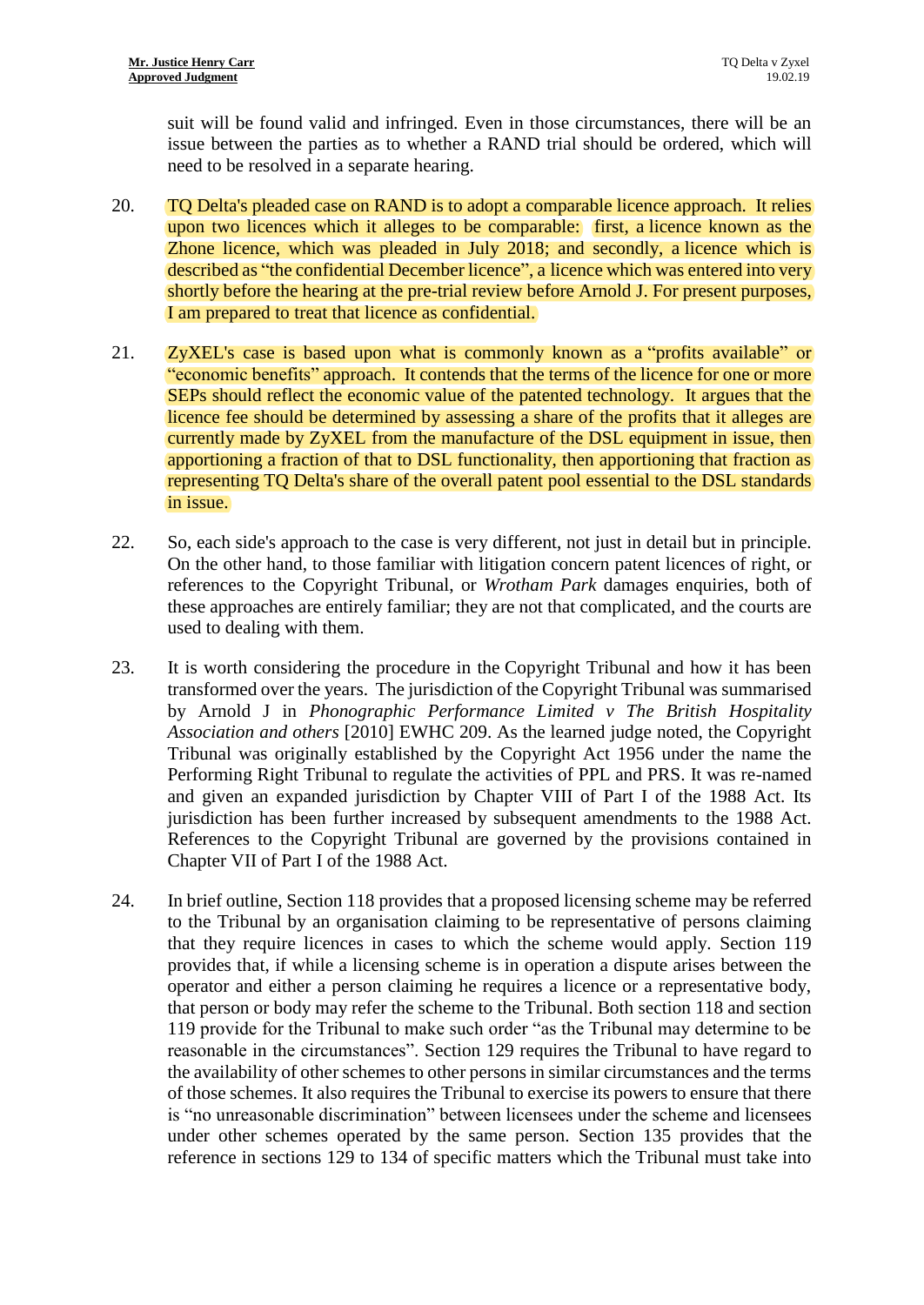account in certain cases "does not affect the Tribunal's general obligation in any case to have regard to all relevant considerations".

25. Therefore, the Copyright Tribunal is required to assess RAND considerations in respect of collective licensing schemes, in disputes which may be of enormous commercial importance. Its procedure was criticised as being too slow an too costly and because hearings took far too long. As a result of those criticisms, in recent years the Copyright Tribunal has transformed its procedure by robust case management. Expert evidence is not admitted automatically and is very carefully looked at to see whether it is appropriate for an expert to be giving such evidence. By way of example, on the question of comparables in the Copyright Tribunal, expert evidence as to whether an agreement is a comparable (which is a question of fact) may not be admitted and even if it is admitted cross-examination may be strictly limited. The hearing of cases which might have lasted for six weeks now takes, typically, between 5 and 8 days.

In relation to global licences for FRAND/RAND cases, the principles have been very clearly set by the Court of Appeal, in particular in Lord Kitchin's judgment in *Unwired Planet v Huawei*. As a result, hearings ought to be relatively straightforward and relatively simple.

# **Amendment of the pleadings and the evidence of Dr Nedev**

- 26. ZyXEL's approach is criticised by TQ Delta on a number of grounds. ZyXEL assert that the benefit of adopting the technology is solely in respect of a mid-sized equipment manufacturer such as ZyXEL itself, which it chooses as the paradigm example, and that the costs of any royalties imposed on them cannot and will not be passed on by manufacturers of DSL equipment to customers. That proposition is challenged by TQ Delta.
- 27. Furthermore, ZyXEL assess TQ Delta's share of the relevant pool of essential patents by counting patents that have particular characteristics, such as the identity of the applicants or proprietors and key words appearing in the title or abstract. TQ Delta says that ZyXEL have done no more than identify a pool of patents within which it might be sensible to look for essential patents. They have not looked to see how many are essential at all. They then use this over-sized pool as the denominator in a fraction to further apportion the royalty due to TQ Delta as if all the pool represented essential patents.
- 28. Mr. Nicholson defended this approach on the basis that ZyXEL had applied the same assumption not just to the potential pool of patents, the denominator, but also to the numerator of the fraction, namely patents in TQ Delta's portfolio. They are all assumed to be potentially essential. Whether or not this approach is appropriate is a matter for the RAND hearing. However, it is necessary for me to bear in mind these issues when considering the length of trial.
- 29. This raises an issue considered by Arnold J on the strike-out application, namely that TQ Delta had served evidence, in particular evidence from Dr. Nedev, which was inadmissible.
- 30. As regards the assessment of the overall size of the patent pool, Dr. Nedev explained that any assessment needed to begin by compiling a pool within which it was sensible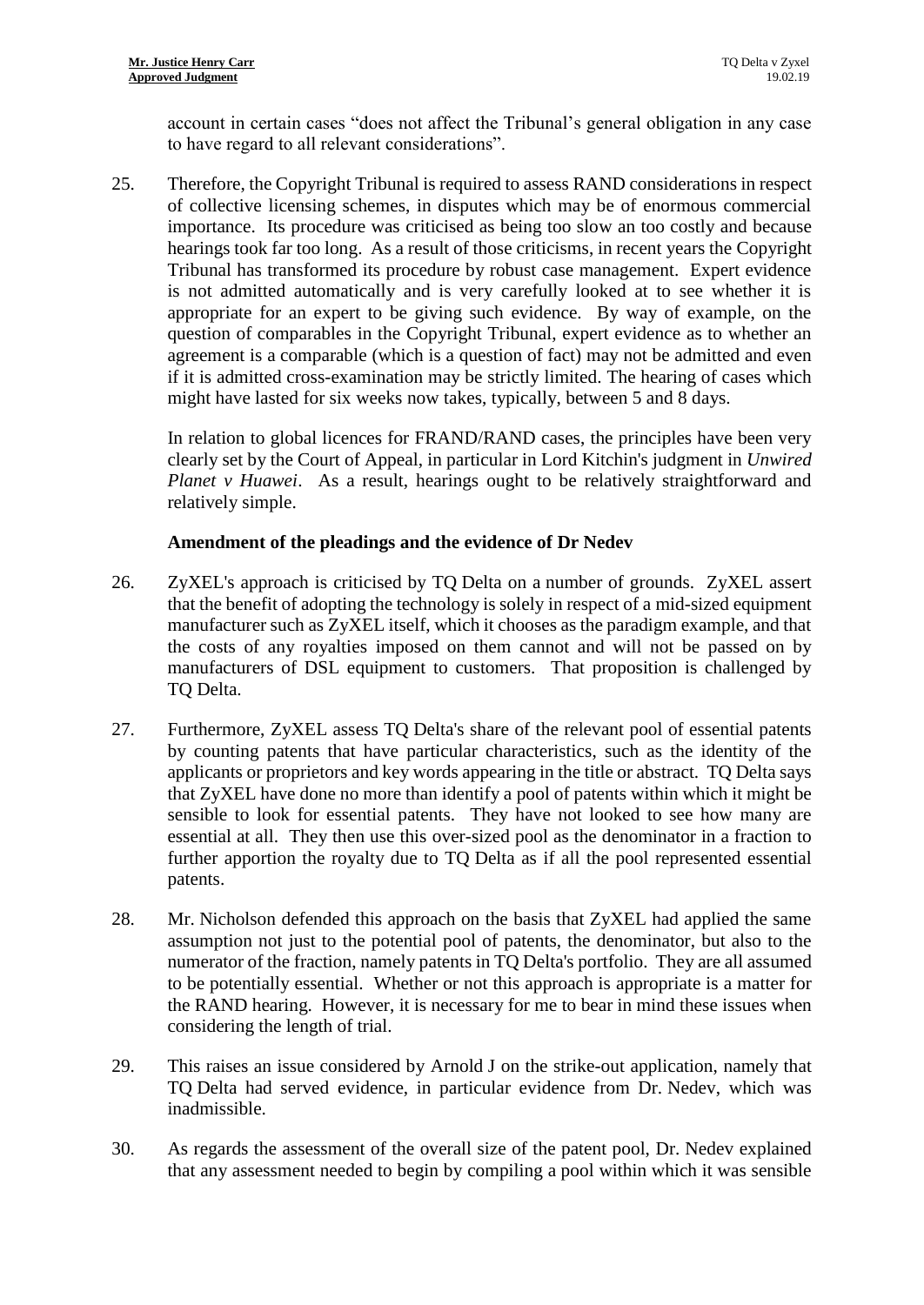to look for essential patents. This is necessary because there is no readily available database from which it is possible to ascertain which patents have been declared essential. Secondly, it was necessary to carry out some kind of assessment for essentiality within that pool. He went on to explain that ZyXEL had failed to do the second step. That, in Dr. Nedev's view, was hugely advantageous to ZyXEL, it led to an over-inflated denominator, with the result that the fraction represented by TQ Delta's patents (which had already been reduced to those considered essential by TQ Delta) was much smaller.

- 31. Dr. Nedev then performed the exercise that he suggested was missing by a statistical sampling process that was similar to that undertaken in *Unwired Planet v Huawei*. He did not do it alone, but he supervised a team who participated in that exercise. Arnold J held that Dr. Nedev's criticism of ZyXEL's approach was permissible and admissible. However, he considered the explanation of what should have been done required a positive pleading, and that doing the exercise through a team with only the supervisor giving evidence was not satisfactory. He also considered that specific reasons as to why patents were considered to be essential or non-essential, needed to be apparent for the individual patents.
- 32. Therefore, at the PTR, Arnold J struck out the expert evidence of Dr. Nedev to the extent that it related to the review of the essentiality of the pool of 775 patents, which the defendants identified as potential SEPs. Those parts of Mr. Bezant's evidence that relied upon Dr. Nedev's review of essentiality were also struck out. However, Arnold J also ordered that TQ Delta had permission to amend its statement of case on RAND to introduce the confidential December licence, the economic benefits analysis contained in the expert evidence of Mr. Bezant and the issue of whether a RAND licence would cover all entities in the Unizyx group, including an entity known as MitraStar.
- 33. Since TQ Delta was already given permission by Arnold J to amend to introduce the confidential December licence as a comparable, no decision is required from me on that aspect of the amended pleading. However, I should just briefly touch on a submission made by Mr. Nicholson to the effect that it was TQ Delta's fault that the RAND hearing had to be adjourned in January because they had made a mess of their evidence. I do not accept that. Arnold J was careful to point out that the December licence could not have been introduced at an earlier stage because it had only just been entered into. In my view, given that TQ Delta wished, for understandable reasons, to rely upon the December licence, and given that ZyXEL were entitled to investigate the circumstances and terms of the December licence, an adjournment would have been necessary in any event. I do not consider that the question of fault is relevant.
- 34. Furthermore, since permission to amend has already been given in respect of the economic benefits analysis, I do not need to make any order in respect of that.
- 35. There is, however, a contested application to amend in respect of the essentiality analysis. The amendment is to allow TQ Delta to advance its positive argument as to how to conduct an economic benefits approach in case the court is attracted to such an approach. As I understand the pleading, the analysis is relied on as a cross-check. TQ Delta's primary case is based on comparables, but, as in *Unwired Planet v Huawei*, where Birss J used a similar calculation as a cross-check, it is put forward on that basis.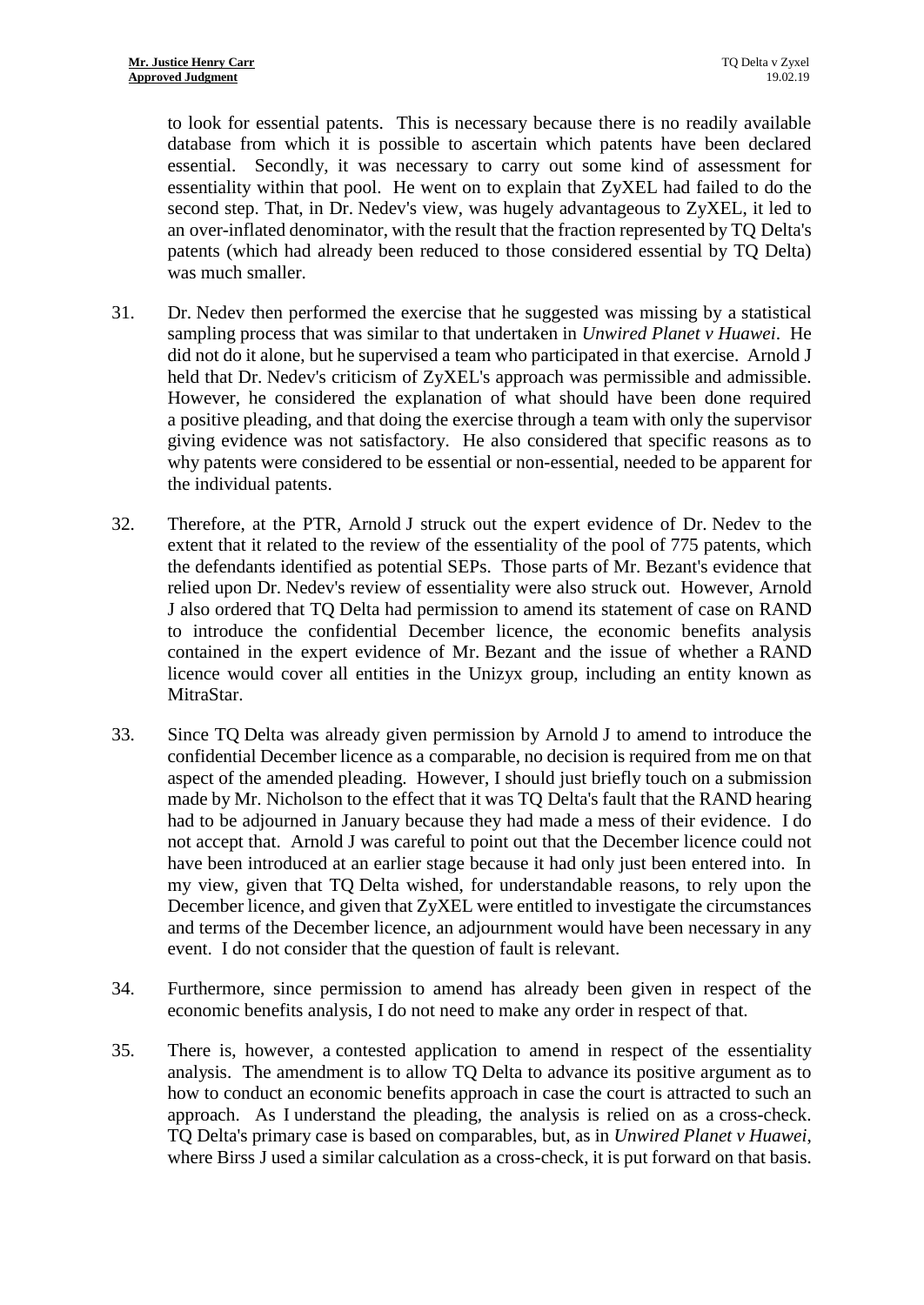- 36. Having considered the pleading, I have decided to give TQ Delta permission to amend. It is not strikeable, and if that is case that TQ Delta wishes to advance, then I consider that it has pleaded it to a sufficient extent.
- 37. The question of the admissibility of Dr. Nedev's evidence requires separate consideration. TQ Delta takes the position that Arnold J's criticisms of Dr. Nedev's evidence, as it was served in December 2018, can and will be addressed. Its evidence is that Dr. Nedev will carry out the entire review so that the evidence will not in any way rely upon the work of others whose reasons will not be capable of being known or challenged. It explains that Dr. Nedev has already reviewed 59 of the patents himself and PA Consulting, his company, estimates it will take him 12 days to complete his review of the remaining patents in the sample. Arnold J also considered that Dr. Nedev's report must state reasons for the decisions that he has reached in relation to those patents. TQ Delta's position is that that will also be complied with. Until I see Dr. Nedev's revised report, which has not yet been served, I am not going to give permission to adduce it. Whether permission is ultimately given will, as I shall explain, depend on its contents, proportionality, whether the exercise that Dr. Nedev has undertaken is really likely substantially to lengthen the trial and the benefits that are to be gained from it.

## **Trial date**

- 38. I now turn to the reasons why it is suggested by ZyXEL that the trial cannot take place until April 2020. These reasons are summarised in the tenth witness statement of Ms. Bould. The first reason relates to a dispute, to which I have briefly referred, as to whether the benefit of using DSL standards accrues to ISPs rather than DSL equipment manufacturers. TQ Delta's case is that by using DSL, ISPs are able to make considerable cost savings in delaying the roll-out of alternative high-speed internet services, in particular optical fibre to consumer premises. Mr. Bezant's position is that this benefit should be shared between the ISP and the DSL equipment manufacturers, which results in an increased royalty for DSL SEPs.
- 39. ZyXEL do not accept that this is an appropriate approach but accept that TQ Delta is entitled to advance this case if it so wishes. However, Mrs. Bould suggests that to answer this case ZyXEL require a "sector expert" who is able to speak to matters of high-speed internet roll-out, alternative technologies and international requirements, including regulatory requirements for such services. She explains that her firm's early investigations demonstrate (which she correctly points out is self-evident) that the situation is very different from country to country. The approach of each country's national regulator differs in relation to the extent to which it requires high-speed internet to be rolled out and the extent to which the regulator has taken steps to facilitate roll-out, the costs of roll-out may differ from country to country, and so on.
- 40. Ms Bould suggests that ZyXEL may wish to call a sector expert who is able to comment knowledgeably as to the technology regulatory situation and infrastructure in at least the main markets throughout the world. I am not asked to give permission for such a sector expert to be called, not least because at present ZyXEL do not suggest that they have chosen one. Mr. Speck has powerfully submitted that the relevance of any such evidence, which does not relate to DSL technology, is at best peripheral, but I do not need to decide that at the moment.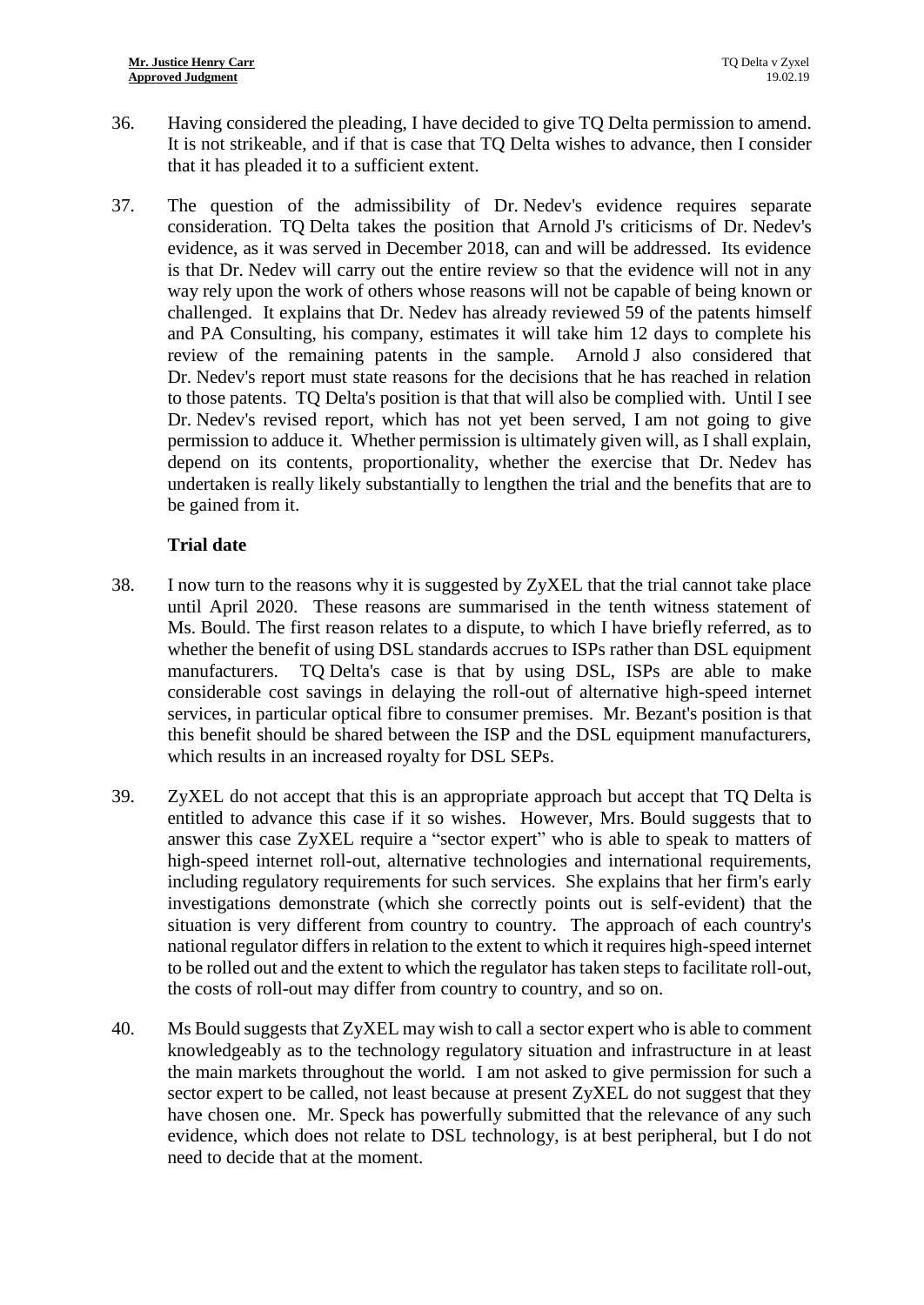- 41. However, I accept Mr. Speck's submissions that if such an expert were called, the additional time at trial required to accommodate this evidence would be very small. Ms. Bould has set out an estimate on the assumption that sector experts would be called by both sides and would require a total of two to three days' cross-examination. Mr. Speck's indication is that TQ Delta does not intend to call a sector expert and that cross-examination would be much shorter than that. If an expert is identified, then I think that no more than two hours will be required for cross-examination.
- 42. The second aspect that Ms. Bould has raised in relation to Dr. Nedev's essentiality analysis, on the assumption that his evidence which has previously been struck out is now admitted. ZyXEL suggest that Dr. Nedev's essentiality review, which looks at some 138 of the 775 patents in ZyXEL's pool as a statistically significant random sample and opines as to whether each of those 138 patents is essential to a DSL standard, is likely to be very substantially disputed by ZyXEL. She suggests that the work in doing this exercise, which could amount to considering essentiality of a huge number of patents will require a considerable amount of preparation and a considerable amount of time at trial. Her estimate for cross-examination of the experts in relation to essentiality is a total of six days.
- 43. In answer to this, Mr. Speck referred to the conclusions of Birss J in relation to a similar exercise conducted in the *Unwired Planet* case at paragraphs 333 to 335:

"333. Dr Cooper was asked to review the findings of a sample of the patents which the HPA deemed to be essential to an LTE handset that had a pre-2009 priority date. Dr Cooper randomly selected a sample of patents of a size that would allow him to draw conclusions with at least 90% confidence about the pool from which the sample was drawn. This resulted in Dr Cooper reviewing 38 Samsung and 30 Huawei patents and he spent 5-6 hours per patent family. He concluded that the essentiality rate of the Samsung patents (excluding optional features) was at most 16.6% and then revised that further to 15.9%. For the Huawei patents he concluded that the essentiality rate (excluding optional features) was at most 9.4%. Unwired Planet used that 16.6% figure at step (7) of the revised MNPA.

"334. Unwired Planet point out that in his second statement Dr Kakaes was not surprised that having spent 5-6 hours per patent family, Dr Cooper had found a number of patents not essential which the HPA had deemed to be essential. They point out that Dr Kakaes went on to agree with Dr Cooper about a substantial number of the patents in his study. The major criticism made by Dr Kakaes was about the sampling process. I will deal with that after the other points.

"335. The detailed points were these. First, there were patents excluded based on Dr Cooper's definition of LTE. However, I am satisfied that at best this would make little difference to the end result. At best the point changes the result for two patents. The impact of that can be seen from the fact that changing the result for one patent moves the answer from 15.9% to 16.6%.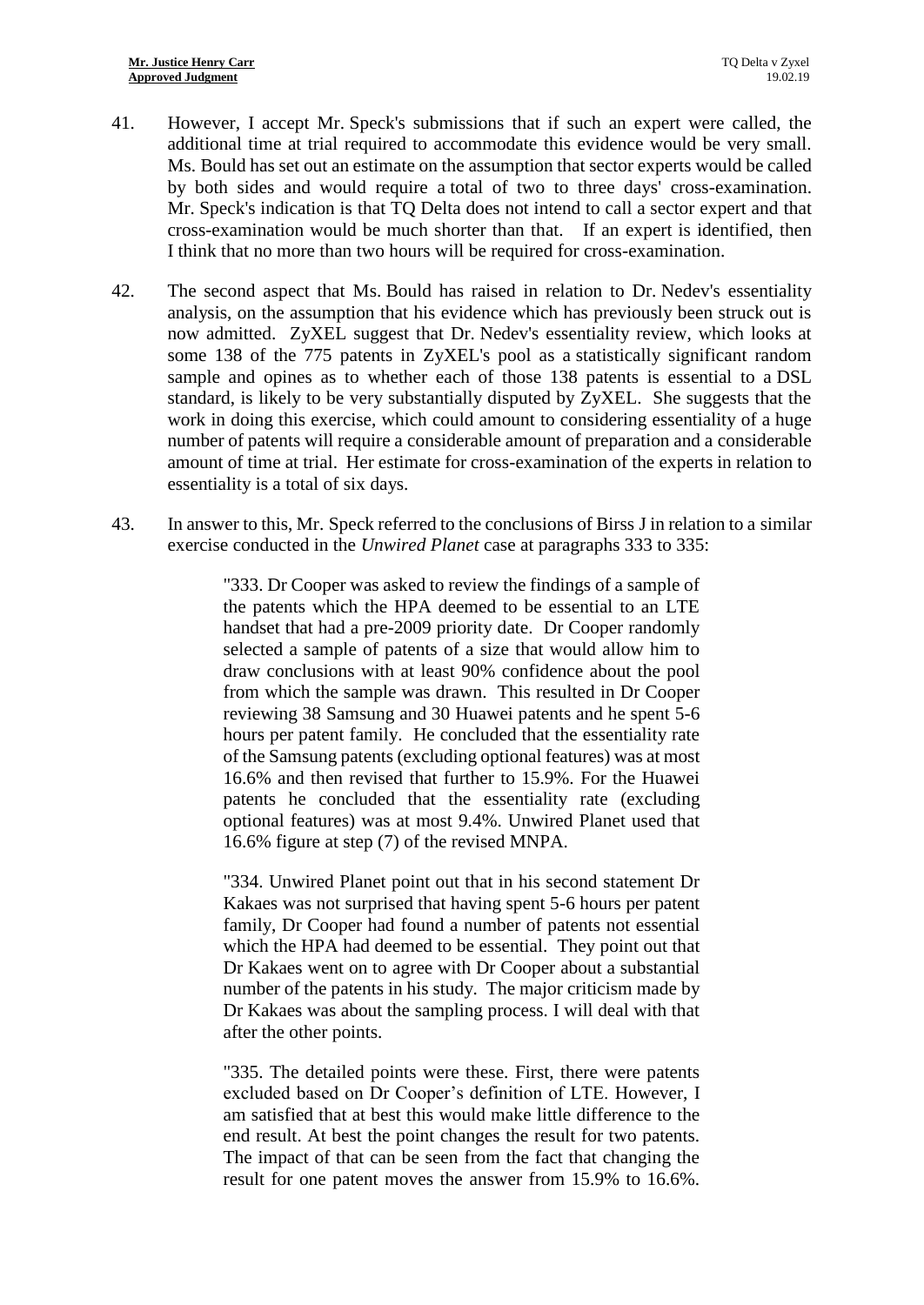The point does not undermine Dr Cooper's position as a witness. Second, there are patents which Dr Cooper found were not essential because they were not implemented (optional). As Dr Kakaes explained that was not part of his approach. If Unwired Planet had then tried to use the crude fractions for options applied in the Original MNPA as well there would be more to this point. I find Dr Cooper was justified in doing this although one needs to keep in mind that excluded this way are LTE TDD, which is used in China, MIMO and carrier aggregation. Third, there were cases in which Dr Cooper and Dr Kakaes maintained their disagreement about particular patents. I am not asked to resolve technical disagreements at the level of individual patents. Based on my assessment of both experts, I am sure the disagreement represents cases in which reasonable people can differ."

- 44. In summary, the experts reviewing the sample of patents which were deemed to be essential randomly selected a sample and reached a very substantial degree of agreement about which patents were and were not essential. In so far as they disagreed, it made very little difference to the numbers and was entirely unnecessary to resolve. Therefore, Mr. Speck's position is that the court at trial is very unlikely to need to resolve technical disagreements in respect of particular patents. It is primarily a statistical exercise in which differences between the experts may not matter or, if they do, are unlikely to make a substantial difference to the result, which itself is no more than a cross-check.
- 45. On the submissions that I have heard, I believe that Mr. Speck is correct. I do not consider that the court should allow anything like six days for cross-examination about essentiality. I consider that Ms. Bould's estimate is based on the premise that the experts will disagree about the essentiality of all of the patents in issue, which I think is extremely unlikely. The course that I believe should be adopted is that once Dr. Nedev's revised report is served there should be an application, if it is objected to, to admit it. The court can then consider whether it is appropriate and proportionate to admit it. If the evidence is then admitted, the experts will need to meet without prejudice and agree which patents are or are not essential. I do not consider that a significant amount of time at trial should be allowed for this kind of dispute in the context of a case where ZyXEL will have exercised its right to enforce a contractual undertaking to grant it a licence. One is postulating the position of a willing licensor and willing licensee who would not during the course of negotiations conduct contested infringement trials.
- 46. If the court, having seen the evidence of Dr. Nedev, considers that this proposed cross-check is disproportionate, or will take too long at the trial, or will lead to an adjournment of the trial, then no doubt that evidence will be excluded.
- 47. Ms. Bould's estimate also includes 4 days for cross-examination of financial experts, 2-3 days for cross-examination of factual witnesses and 4 days for speeches. All of these estimates are, in my judgment, excessive.
- 48. In all the circumstances, I propose to allow ten days plus two days' pre-reading for the RAND trial. This may well turn out to be unnecessarily long and will no doubt be